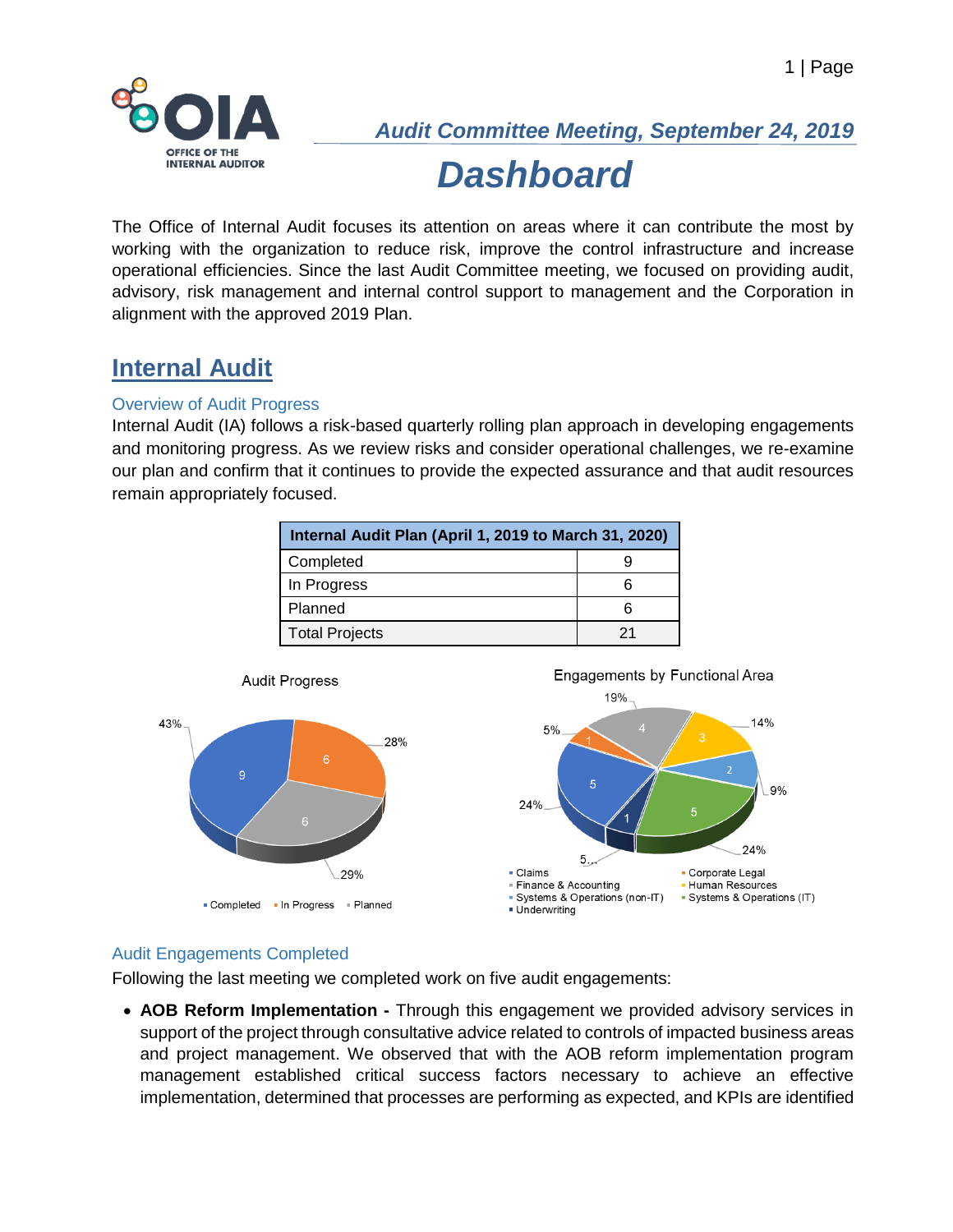

that forecast how the AOB Project Team expects to be performing in the future. In accordance with the provisions of HB 7065, diligent efforts to develop new processes necessary to comply with the AOB reforms have been completed by the organization. IA observed that risks were escalated as appropriate to workgroup leaders and the Steering Committee, with workgroup and Steering Committee meetings occurring regularly. Citizens' AOB Reform Project Team is currently focused on additional tasks to remain compliant with HB 7065.

- **Information Classification and Handling –** The objective of the audit was to validate that responsibilities are known, and appropriate controls have been applied to confidential information maintained by Citizens to ensure compliance with the Information Classification and Handling Policy. The scope included an assessment of appropriate protection measures applied within IT and business areas, Systems Development Life Cycle (SDLC) controls related to information classification and security testing, asset sanitization and disposal processes, exception processing and employee training. We confirmed that throughout the organization, management is generally well trained and knowledgeable on the requirements of the Information Classification and Handling Policy, have implemented appropriate controls where needed, are aware of policy exceptions in their areas and are working at remediating these. Our work resulted in one observation where documentation was not available to substantiate that appropriate security controls had been implemented.
- **Reinsurance Recoveries -** Following Hurricane Irma, Citizens began to submit and collect reinsurance recoveries based on underlying reinsurance treaties in place at the time of the CAT event. It has been several years since Citizens has experienced a large enough claim event to trigger reinsurance recoveries. As of August 22, 2019, Citizens submitted and received approximately \$227 million of reinsurance recoveries from the FHCF related to PLA/CLA eligible claims, as well as approximately \$82 million related to the Coastal account. The objective of this audit was to evaluate the effectiveness of processes and controls related to reinsurance recoveries. Our work indicated that there are effective processes and controls relating to the monitoring and authorization of recovery payment submissions, Citizens staff FHCF payment access, Claims Best Practices and Quality Assurance procedures related to claim tagging, oversight of third-party brokers, financial stability reviews of traditional reinsurers, and spreadsheet controls.
- **Responsible Vendor Review Scoring Model -** With this engagement we provided consultative advice to assist the Vendor Management Office in developing a scoring schema to more objectively determine the qualification or disqualification of vendors during RVR, based on the categories of financial soundness, integrity, capability, reliability and past performance. Internal Audit collaborated with VMO Management to take steps to develop an objective, consistent, and defensible RVR scoring scheme, and provided input regarding enhancements to the RVR procedure form, leveraging the expertise of Citizens' Corporate Analytics to support the project by providing scoring model leading practices, perform data modeling, and provide statistical insight into a creating a defensible weighted scoring model.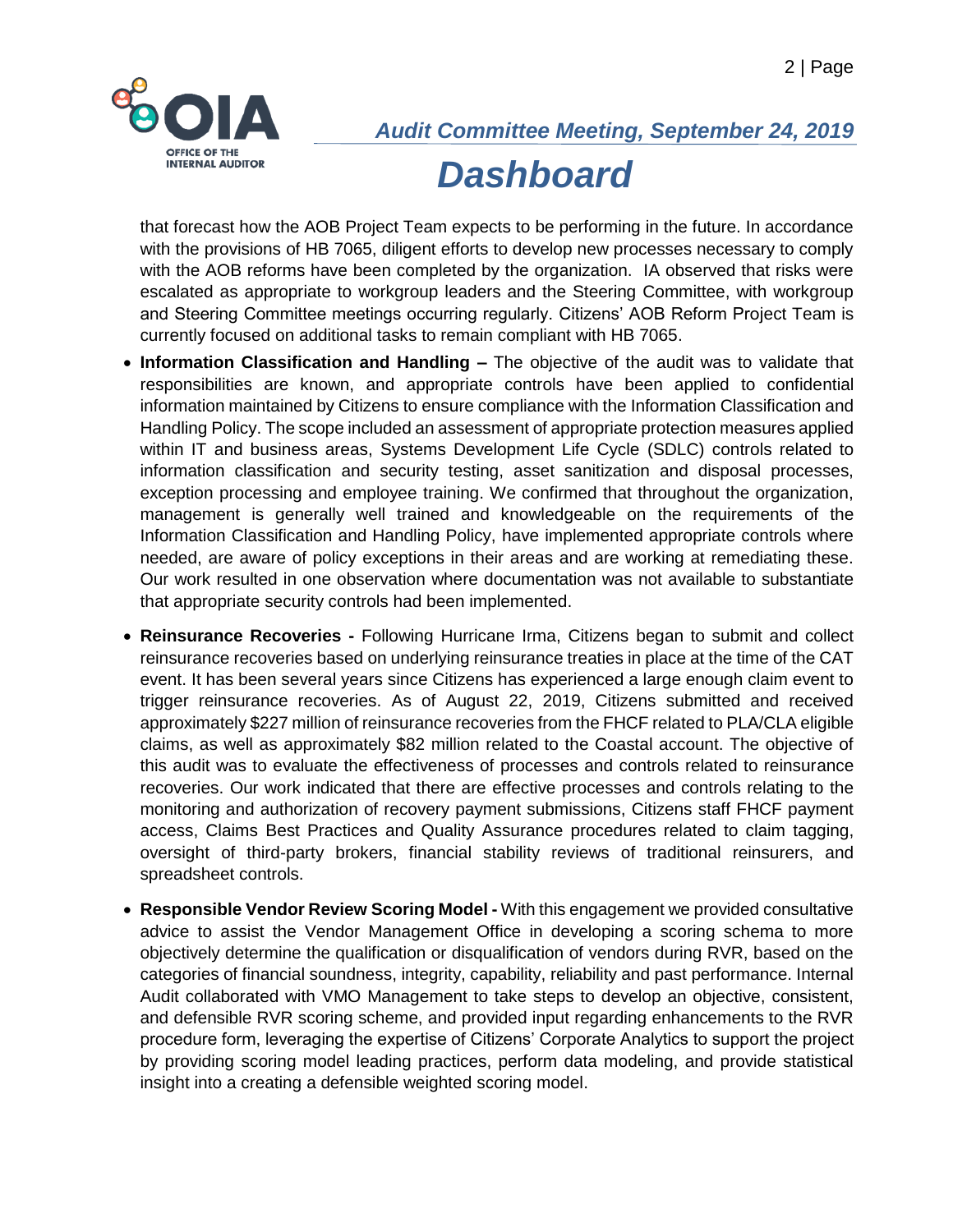

• **Support to OIG on Claims Complaint** – Following a request from Citizens' Office of the Inspector General IA conducted a targeted claims audit to support the OIG's investigation following the complaint. Results of the audit were shared with the OIG and Citizens management in a memorandum and included in a formal report provided by the OIG.

Detailed copies of the reports are included in this presentation.

industry leading practices.

#### Work in Progress

In the execution of our audit engagements we follow a structured process which is divided into three main categories, e.g.: the first step focuses upon engagement planning (including notification, fact finding, process risk and scope and objective setting); the second step focuses on project execution or fieldwork; and the last step in the audit process includes report delivery (agreeing results from fieldwork with management and delivering a written result of the work completed). There are six audit engagements in progress:

- Claims Litigation and Legal Billing Audit (in fieldwork) There has been a significant increase in litigated cases given AOB and hurricane Irma resulting in increased defense cost. The objective of the audit is to ensure there are adequate controls in place to monitor and manage litigation vendors and defense related expenses.
- Financial **Services** Advisory (in fieldwork)

• Proof of Repairs (in planning)

• Payroll Audit (in fieldwork) Results from the recent CenterPoint (ERP) HCM Access audit indicated some system limitations and complexities of Oracle roles and permissions and it was decided that a detailed audit of current payroll processes would be prudent.

> During October 2018, Citizens began requiring proof of repairs for Hurricane Irma damage to determine renewal eligibility for policies renewing on or after March 6, 2019. Policyholders who have filed a claim for damage caused by Hurricane Irma, whether the claim exceeded the policy's hurricane deductible, must submit proof of repair to Citizens as soon as any repairs are complete.

> With the implementation of the CenterPoint Financial module, there are opportunities to leverage rules-based tools within the Oracle system to provide certain efficiencies. Internal Audit will collaborate with Financial Services to explore options surrounding a risk-based methodology through utilization of

For claims with repairs not completed by the policy's renewal date Citizens will accept documentation such as a contract that demonstrates repairs are underway to process the renewal.

• System and Information Backup (in planning) A backup policy and processes are required to copy system and data files to disk or tape, including to offsite locations, to ensure recoverability in the event of accidental deletion, corrupted information or a system outage. As well, appropriate media protection is essential at offsite locations. Focus areas of the audit will include backup policies, process reliability, restore testing, replication and secure storage.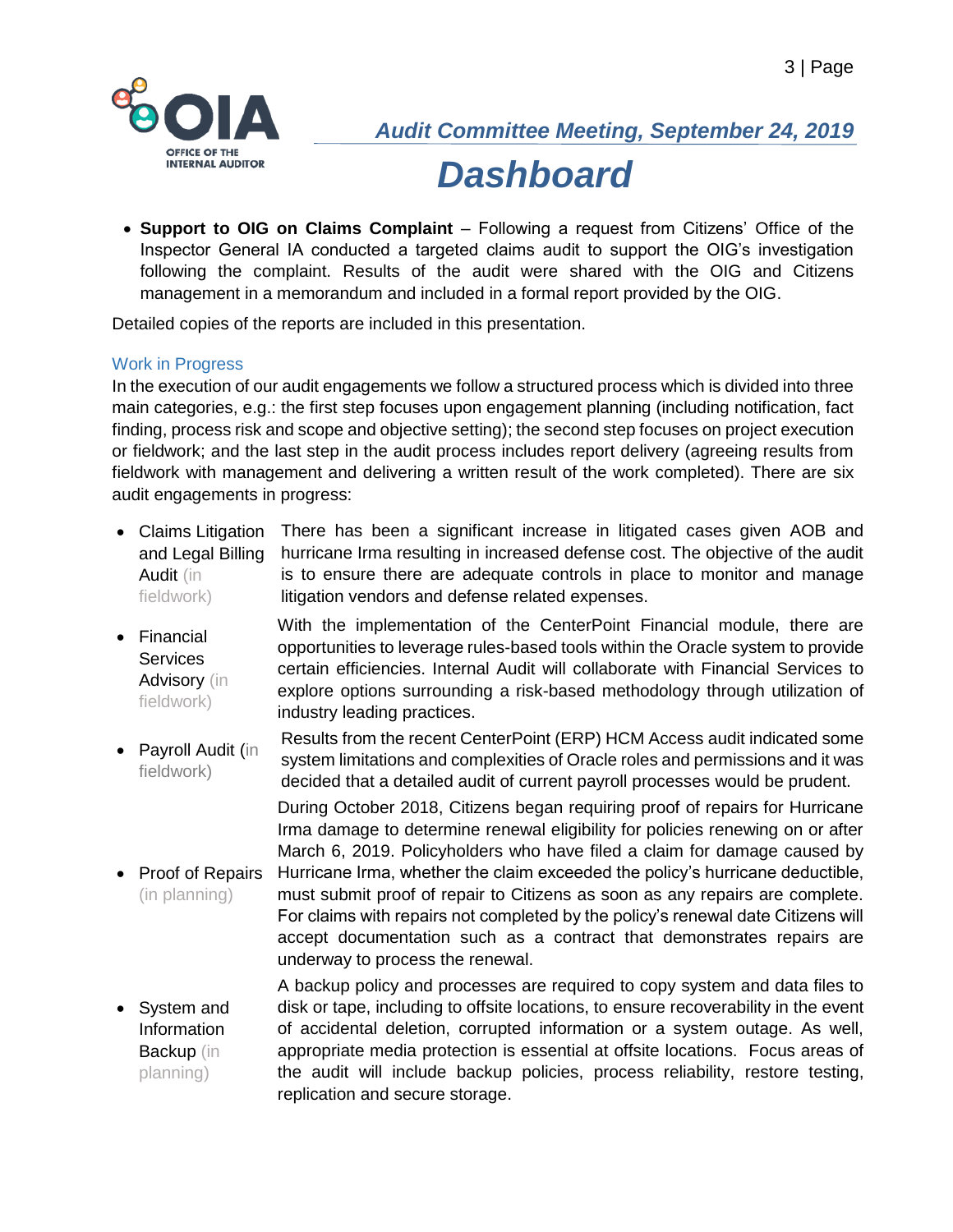

• Targeted **Accounts** Payable Analytics (in reporting)

With the completion of the CenterPoint implementation there is an opportunity for IA to evaluate occupational fraud risks and establish red flag anomaly monitoring. Leveraging computer-aided audit techniques, IA will assess occupational fraud risks related to the accounts payable processes and evaluate instances where the process appears compromised to ensure no misconduct was committed.

#### Work Planned

The following audit engagements are scheduled to commence during Q4.

• Assignment of **Benefits** Q1 2020 On April 24, 2019, the Florida Senate passed HB7065 addressing AOB Reform with the law becoming effective July 1, 2019. The measure bolsters consumer protections by tightening policy language requirements for the execution, validity and effect of assignment of benefits agreements. The law also creates a formula to determine the award of attorney fees in cases between insurers and third parties in assignment of benefits litigation following very strict timelines. IA will review the process to ensure it is operating as intended and in compliance with the statute.

- Cloud Readiness Q1 2020 Migration to cloud services and solutions means reliance upon service providers for proper information security and privacy, legal compliance, disaster recovery and maturity of technology and business viability. With this audit we will assess Citizens cloud migration program to ensure that adequate plans, processes, contract language, and cost models have been developed and appropriate risk mitigation activities are incorporated to minimize or avoid business disruption.
- Employee **Background** Checks Q1 2020 The organization performs background checks during the preemployment phase of the hiring process and is looking into expanding to include periodic staff and agent background checks. These background checks are important to ensure Citizens does not employ anyone in violation of Florida Statutes or laws.

IT software assets are inventoried and tracked to avoid redundant purchases and allow operations personnel to proactively replace outdated software that is nearing the end of its life cycle. Citizens can face licensing fines if adequate

- Software Asset Management Q1 2020 controls are not in place to validate installed software against licenses. As part of an operational initiative IA was approached to provide consultative advice through a validation of frameworks, policies and processes associated with the ongoing development work to enhance the software asset management program.
- Remittance **Processing** Q1 2020 In late 2018, remittance processing completed the migration of the remittance systems to RT Lawrence. It was noted that there have been some post implementation challenges, specifically with training, reporting, and system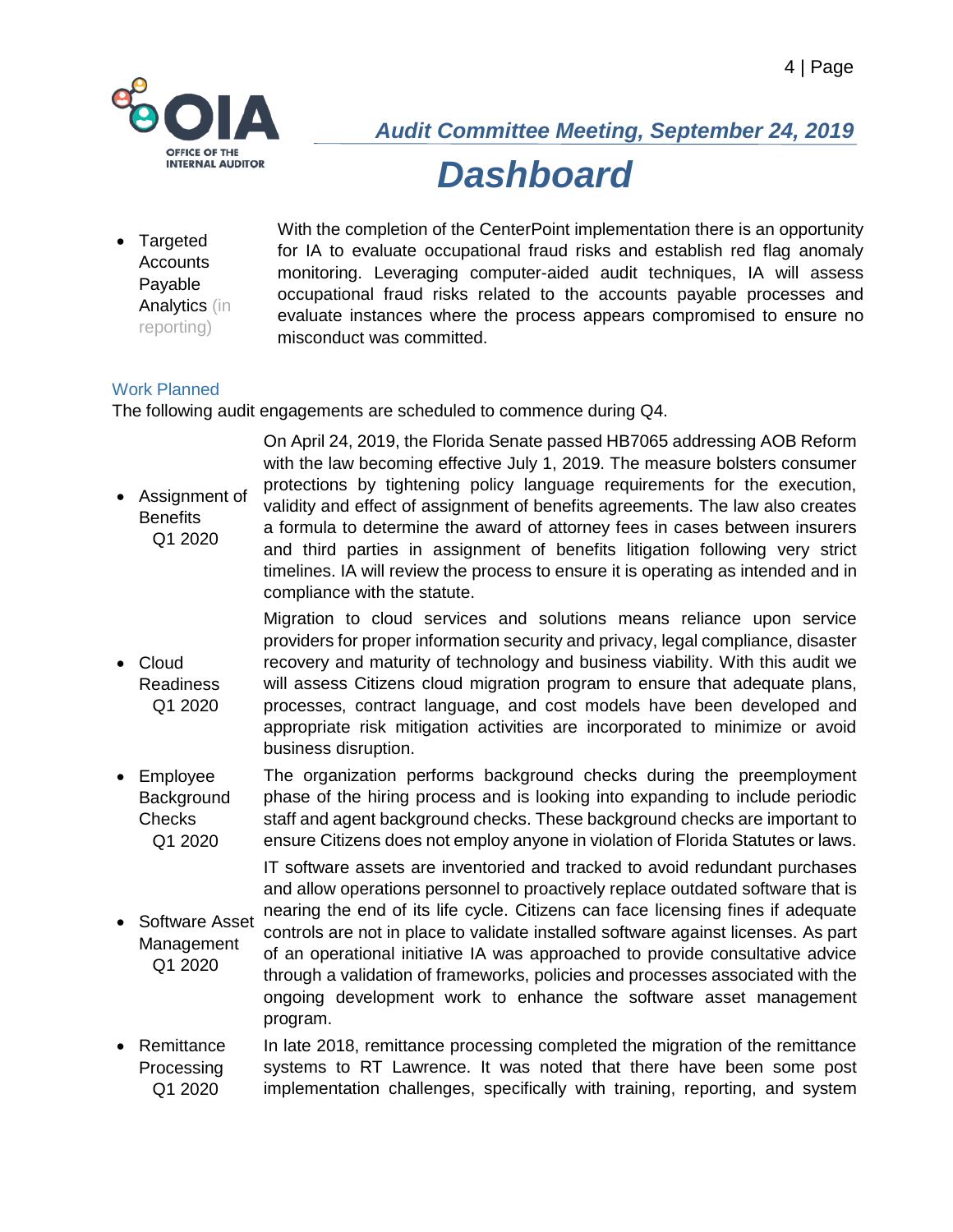

capabilities. In addition, there was a change in the Assistant Controller position during 2019 who was responsible for project oversight. Due to the changes in systems and senior leadership, there is an increased risk related to remittance processing supported by the new system.

• Identity and Access Management Q1 to Q4 2020 access, segregation of duties, oversight and monitoring and reporting Citizens' IT Security and Risk department is in the process of implementing an enterprise wide strategy to consolidate and centralize user identity and access management processes and technology capabilities. Complexity will continue to increase as new cloud solutions, systems and applications are adopted and integrated into the current environment. These complexities should be understood and appropriate controls for authentication and authorization should be implemented to mitigate risks associated with user access/privileged capabilities. IA will assess project governance and progress during the multiyear implementation of a comprehensive identity and access management solution and corresponding processes and provide advice throughout the project as needed.

#### Control Deficiency Resolution

Internal Audit (IA) maintains a database containing reported audit observations, recommendations, management action plans and target completion dates originating from IA audits, reviews performed by the external auditors and regulatory exams conducted by the Office of Insurance Regulation and the Auditor General. We are currently tracking seven open observations of which one new observation was added and six observations were closed since the last Committee meeting. There are currently no high rated observations or any past due action plans. The following chart provides additional information on the number of open observations over the previous thirteen months including the observation ratings, source of observation and year reported of the currently open observations.



|  |  |  | Open Observations by Risk Rating |
|--|--|--|----------------------------------|
|  |  |  |                                  |

| <b>Observations by Year Reported</b> |      |              |  |  |  |
|--------------------------------------|------|--------------|--|--|--|
| 2018                                 | 2019 | <b>TOTAL</b> |  |  |  |
|                                      |      |              |  |  |  |

| <b>Observation Source</b> |  |  |  |  |
|---------------------------|--|--|--|--|
| ΙA                        |  |  |  |  |
| <b>External Auditor</b>   |  |  |  |  |
| Market Conduct - OIR      |  |  |  |  |
| <b>Auditor General</b>    |  |  |  |  |
| <b>TOTAL</b>              |  |  |  |  |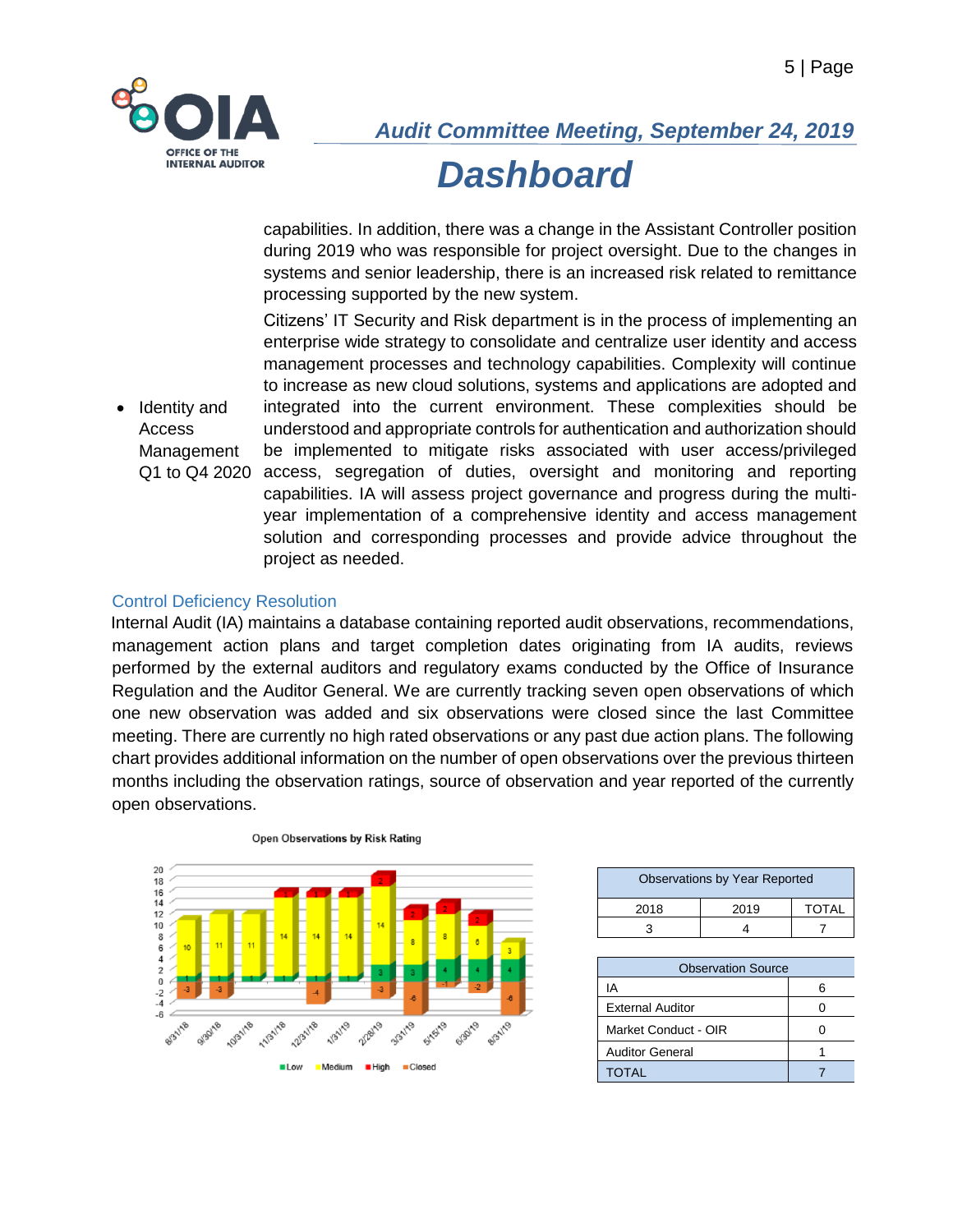

#### Resources

IA has vacancies for an Audit Manager as well as an Internal Auditor Senior. We are actively recruiting to fill these positions.

### **Internal Controls**

The Internal Controls Office (IC) facilitates, enables and monitors the performance of management's control assessments across Citizens' financial, operational and information technology environments. There are two primary initiatives led by the IC. The first is the initial rollout of the ICF through facilitated workshops throughout Citizens. This initial phase will be completed by the end of October this year and the graph below shows the remaining ICF process reviews:

#### **Process Reviews in Progress:**

- 1. Consumer & Policy Services
- 2. Corporate Analytics
- 3. Financial Planning & Analysis
- 4. Public/External Relations & Outreach



The second initiative is the enablement and monitoring of management Control Self-Assessments (CSAs). CSAs are performed annually by management, after the initial IC process reviews are implemented, to ensure ongoing evaluation of design and operating effectiveness of management's primary controls. The following graph shows the project timeline for the 2019 period, along with the control self-assessments performed by management:



### ICF 2019 Timeline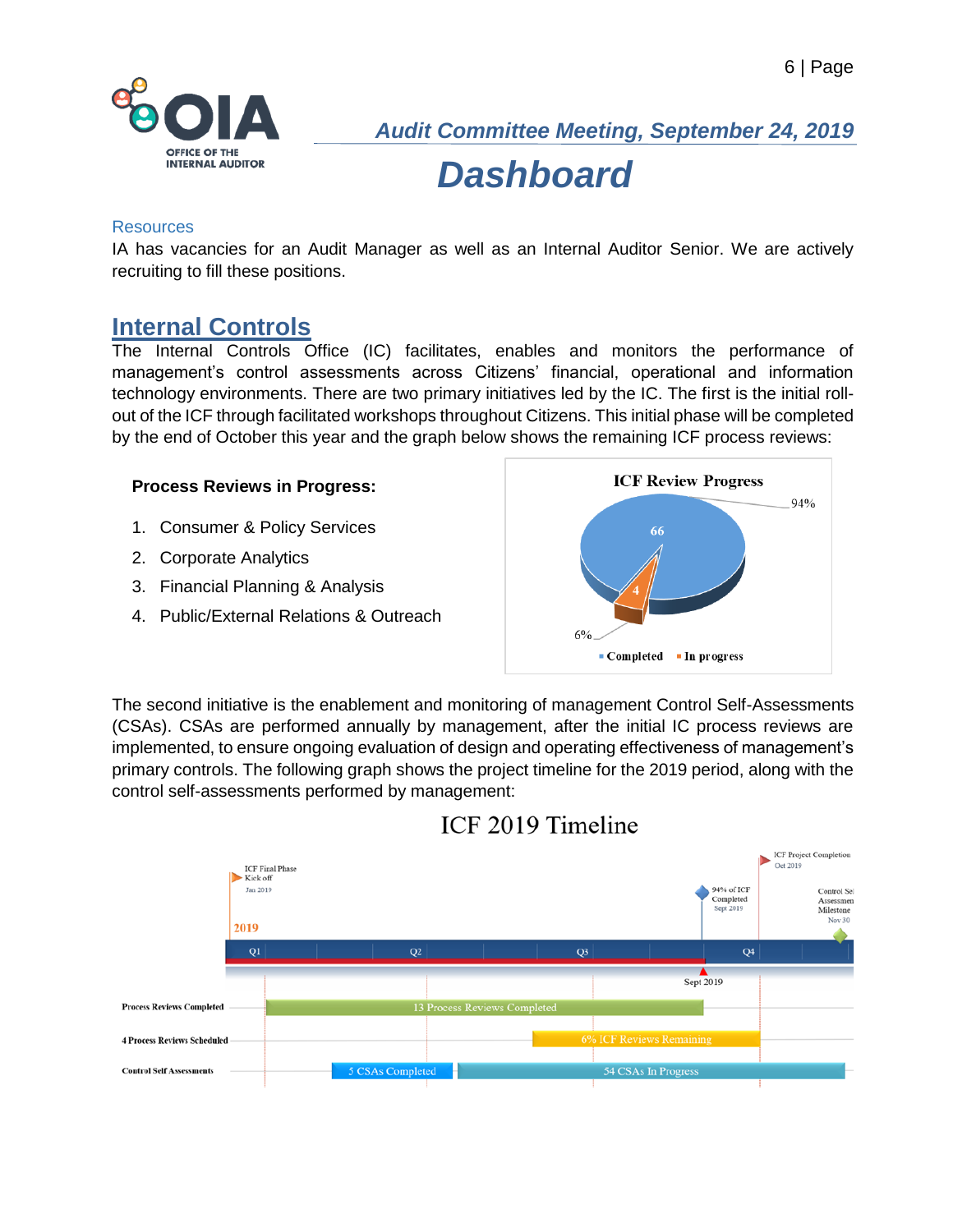

The Internal Controls Office is continuing to coordinate, monitor, and provide guidance to management as they work towards completing their CSAs. For the 2019 year, there are 54 recurring CSAs to be evaluated by management. The 2019 control self-assessments are currently in progress and expected to be completed by management. As of Q3, about 7% of the CSAs have been completed, with 70% on track to be delivered by the end of the year in Q4 2019. The remaining 23% refers to ICF reviews completed this year and for these CSA's will be included in next year's cycle.



In addition to the two primary initiatives, the Internal Controls Office continues to focus on increasing organizational awareness about the Internal Control Framework, educating and strengthening management's understanding of internal controls across their departments. Through these educational efforts, the IC Office received positive feedback from management and the business areas. The items listed below are some examples of IC's contribution and management's response:

- Citizens' Internal Website: Leader's Corner Article Take the Lead on Controls. This article increased awareness on how every employee within each department takes the lead on performing control activities on a regular basis.
- The IC team provides support to business areas in re-evaluating control self-assessments as needed or requested by management.
- Business areas have leveraged the control self-assessment templates and concepts to conduct other types of internal assessments.